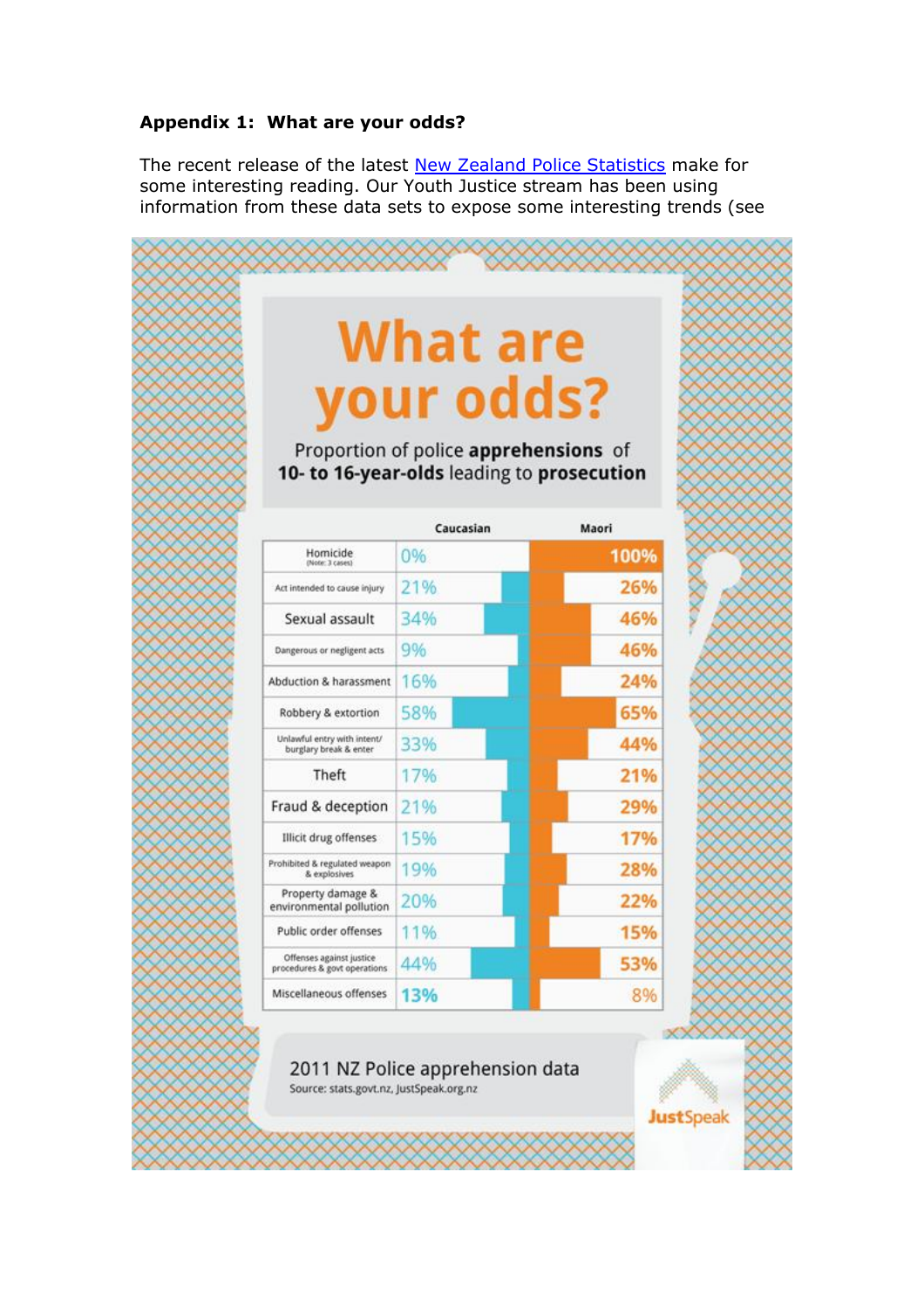last week's post on [youth drug offence prosecution\)](http://justspeak.org.nz/drug-offences-and-prosecution/).

This graphic shows the proportion of youth and child apprehensions leading to prosecution in 2011, broken down by offence type. We don't know the seriousness or details of each crime recorded, but a picture emerges with some surprises. We might want to ask "please explain."

Some findings:

- **The offence second-most-likely to result in prosecution is "offences against justice procedures, government security and government operations"** – a category more likely to lead to prosecution than acts intended to cause injury;
- **There are very few homicide or related offences for young offenders** – only three cases in 2011;
- **Theft is the most common** youth offence;
- Of the **3495 theft apprehensions** recorded as Caucasian, there were **588 prosecutions**. For Māori, of the **5660 apprehensions** recorded, **1173 resulted in prosecution** (16.8% vs. 20.7%.);
- For every offence category other than "miscellaneous offences", **Māori have higher proportion of apprehensions leading to prosecution**.

Of course it is important to approach these statistics with caution. As [Thomas Lumley highlights,](http://www.statschat.org.nz/2013/04/03/crime-news-vs-crime-data/) the numbers can be used and abused. These data are only a partial story, but provide an interesting starting point to start asking questions. When the Government releases its Youth Crime Action Plan later this year, JustSpeak will be looking closely for how it plans to address these sometimes surprising outcomes for young people.

| <b>Offence</b>                                                       | Caucasian                | Māori                 |
|----------------------------------------------------------------------|--------------------------|-----------------------|
| Homicide and related offences                                        | $0$ out of $1$           | $2$ out of 2          |
| Acts intended to cause injury                                        | 290 out of<br>1415       | 497 out of<br>1876    |
| Sexual assault and related offences                                  | 54 out of 159            | $ 41$ out of 89       |
| Dangerous or negligent acts endangering<br>persons                   | 1 out of 11              | $6$ out of 13         |
| Abduction, harassment and other related<br>offences against a person | 66 out of 425 101 out of | 429                   |
| Robbery, extortion and related offences                              | 42 out of 73             | $195$ out of<br>302   |
| Unlawful entry with intent/burglary, break<br>and enter              | $317$ out of<br>954      | 1295 out of<br>2944   |
| Theft and related offences                                           | 588 out of<br>3495       | $1173$ out of<br>5660 |
| Fraud, deception and related offences                                | 49 out of 229            | 32 out of 111         |
| Illicit drug offences                                                | 117 out of               | $ 107$ out of         |

*Prosecution vs. total apprehension numbers for 10- to 16-year-olds, 2011:*